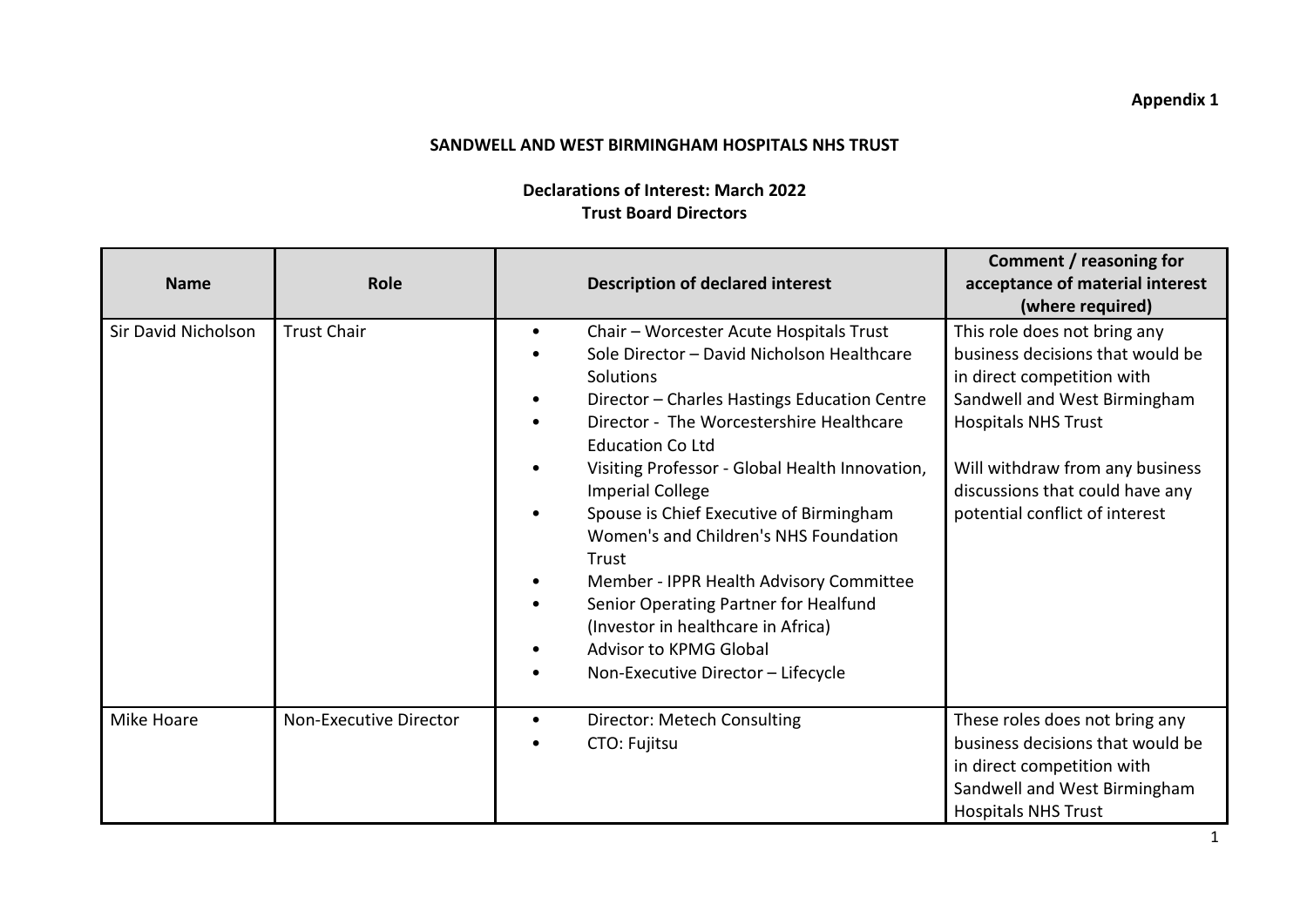| <b>Name</b>        | Role                   | <b>Description of declared interest</b>                                                                                                                                                                                                                                                                                                                                                                                                                                                                                                                                                                                                                                                                                                              | Comment / reasoning for<br>acceptance of material interest<br>(where required)                       |
|--------------------|------------------------|------------------------------------------------------------------------------------------------------------------------------------------------------------------------------------------------------------------------------------------------------------------------------------------------------------------------------------------------------------------------------------------------------------------------------------------------------------------------------------------------------------------------------------------------------------------------------------------------------------------------------------------------------------------------------------------------------------------------------------------------------|------------------------------------------------------------------------------------------------------|
| Waseem Zaffar      | Non-Executive Director | Elected Councillor: Lozells Ward (Birmingham City<br>$\bullet$<br>Council)<br>Cabinet Member at Birmingham City Council<br>(Transport & Environment)<br>School Governor: Heathfield Primary<br>$\bullet$<br>School.(Chair)<br>Member: Unite the Union and the Labour<br>Party.<br>Director: Simmer Down CIC<br><b>Director: Midlands Community Solutions CIC</b><br>Director: West Side BID<br>Member of GMB Union<br>Director at West Midlands Rail<br>Regional Board Member of Canals and River<br>Trust,<br>Member of the West Midlands Combined<br><b>Authority Environment Board</b><br>Member of the Trent Floods Committee<br>General Secretary at Labour Friends of<br>Kashmir<br>Member at Labour Cycles<br>Member - The Co-operative Party | Will withdraw from any business<br>discussions that could have any<br>potential conflict of interest |
| <b>Kate Thomas</b> | Non-Executive Director | Sessional Post - GMC (Education Associate)<br>$\bullet$<br>Sessional Post - Health Education England<br>(Member: Foundation Programme Workforce<br>Delivery Group)<br>Trustee - Medical Schools Council                                                                                                                                                                                                                                                                                                                                                                                                                                                                                                                                              | Will withdraw from any business<br>discussions that could have any<br>potential conflict of interest |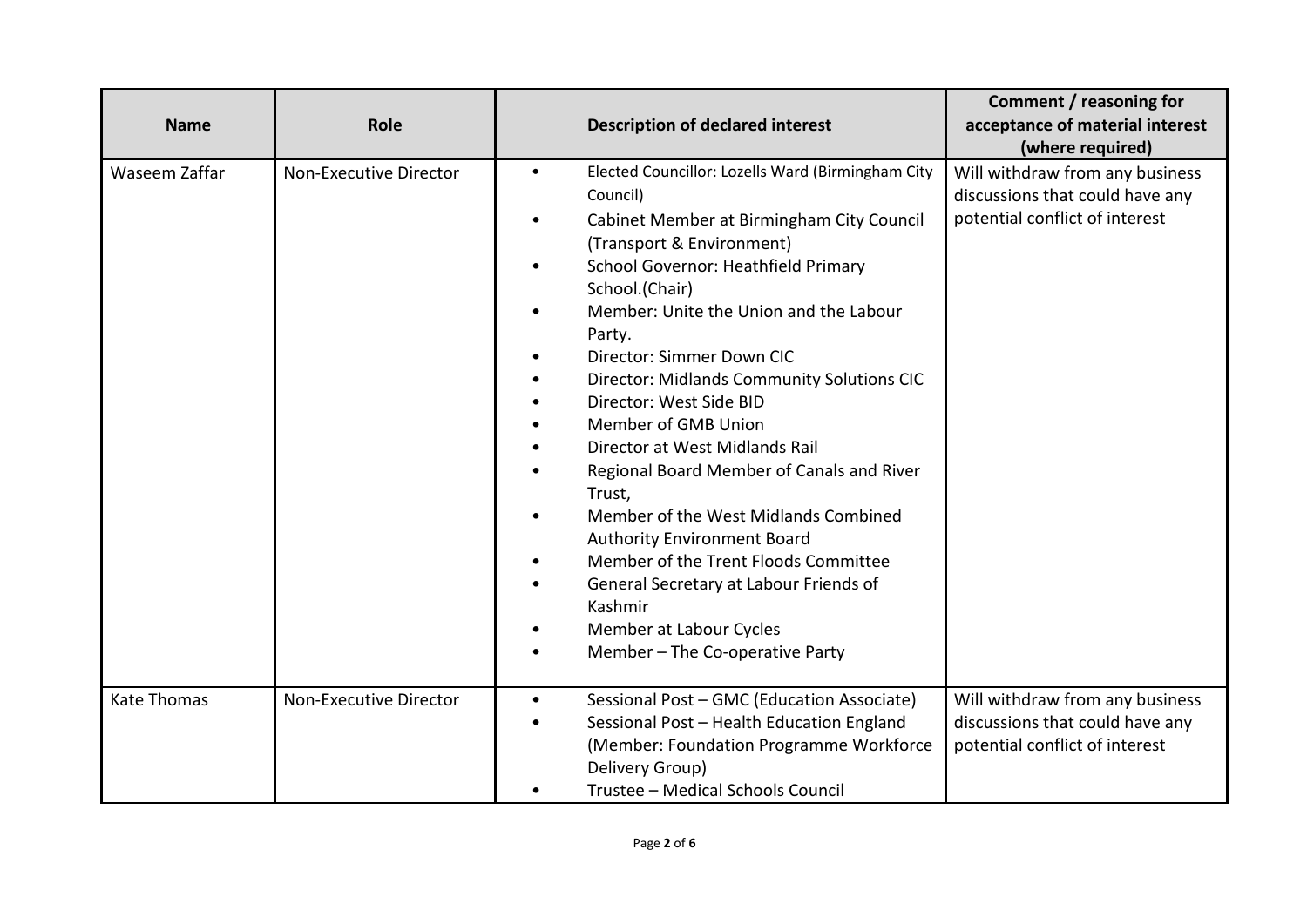| <b>Name</b>         | Role                                       | <b>Description of declared interest</b>                                                                                                                                                                                                                                                      | Comment / reasoning for<br>acceptance of material interest<br>(where required)                       |
|---------------------|--------------------------------------------|----------------------------------------------------------------------------------------------------------------------------------------------------------------------------------------------------------------------------------------------------------------------------------------------|------------------------------------------------------------------------------------------------------|
|                     |                                            | Assessment                                                                                                                                                                                                                                                                                   |                                                                                                      |
| <b>Mick Laverty</b> | Non-Executive Director                     | <b>CEO: ExtraCare Charitable Trust</b><br>$\bullet$<br>Council Member & Audit Committee Chair:<br>$\bullet$<br>University of Birmingham                                                                                                                                                      | Will withdraw from any business<br>discussions that could have any<br>potential conflict of interest |
| Lesley Writtle      | Non-Executive Director                     | Nil declared<br>$\bullet$                                                                                                                                                                                                                                                                    | n/a                                                                                                  |
| Rachel Hardy        | Non-Executive Director                     | Sole Director - Doodle Health Limited<br>$\bullet$<br>Consultancy work with Doodle Health Limited<br>$\bullet$<br>primarily in the NHS.<br>Teaching and coaching through the HFMA<br>$\bullet$<br>Trustee of WE Dunne Charitable Trust<br>$\bullet$                                          | Will withdraw from any business<br>discussions that could have any<br>potential conflict of interest |
| Mike Hallissey      | <b>Associate Non-Executive</b><br>Director | Director of Assure Dialysis, wholly owned<br>$\bullet$<br>subsidiary of UHB<br>Director Of Bristol Owners and Drivers<br>$\bullet$<br>Association Ltd, not for profit car club                                                                                                               | Will withdraw from any business<br>discussions that could have any<br>potential conflict of interest |
| Val Taylor          | <b>Associate Non-Executive</b><br>Director | Trustee of Servol Community Trust<br>$\bullet$                                                                                                                                                                                                                                               | Will withdraw from any business<br>discussions that could have any<br>potential conflict of interest |
| Jo-Anne Wass        | <b>Associate Non-Executive</b><br>Director | Husband is Locality Director (West Yorkshire)<br>$\bullet$<br>for NHS England/Improvement<br>Director of Health Partnerships at the<br>$\bullet$<br>University of Leeds<br>Occasional management consultancy<br>$\bullet$<br>assignments in an independent capacity,<br>including in the NHS | Will withdraw from any business<br>discussions that could have any<br>potential conflict of interest |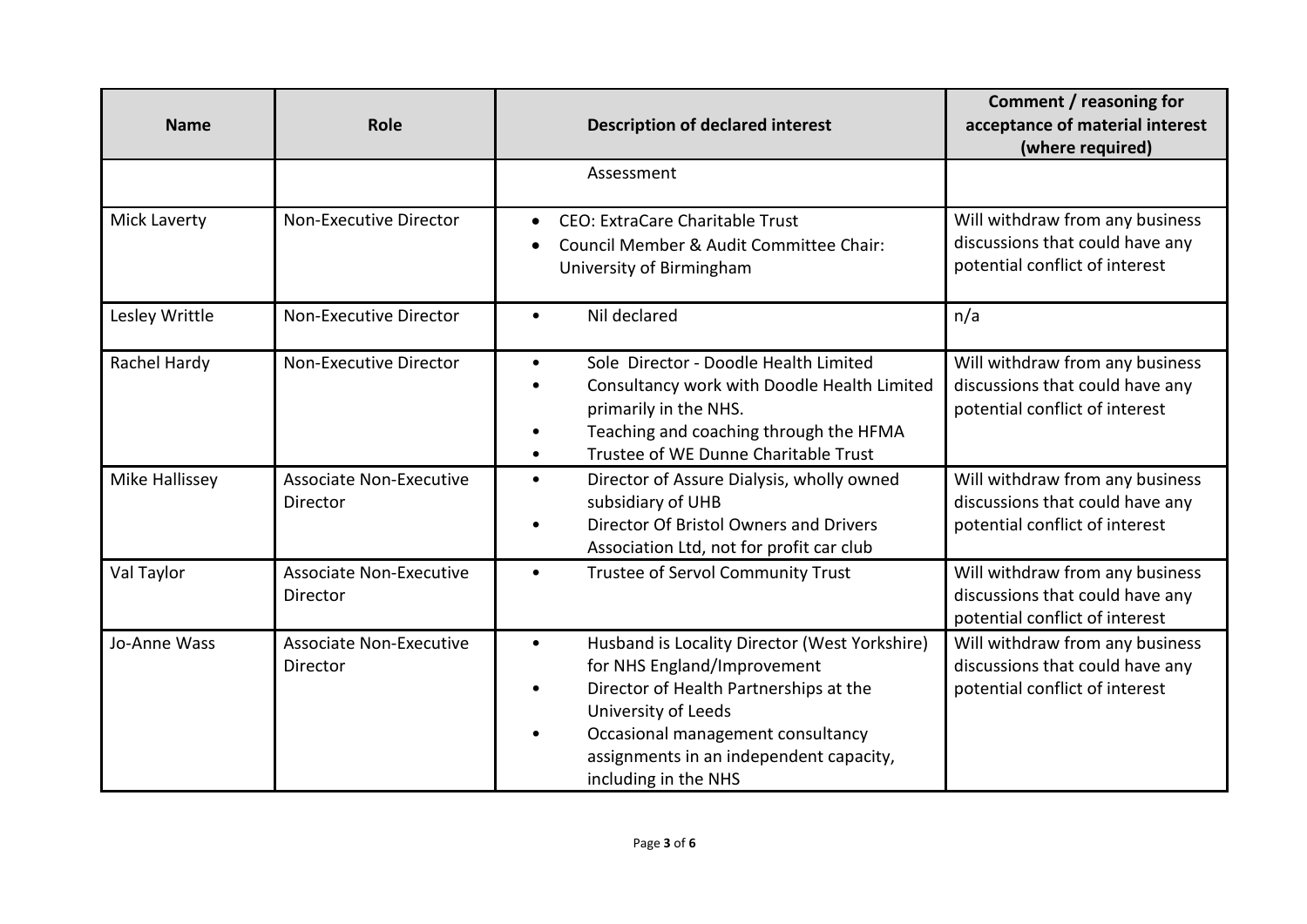| <b>Name</b>             | Role                           | <b>Description of declared interest</b>                                                                                                                                       | Comment / reasoning for<br>acceptance of material interest<br>(where required)                                                                               |
|-------------------------|--------------------------------|-------------------------------------------------------------------------------------------------------------------------------------------------------------------------------|--------------------------------------------------------------------------------------------------------------------------------------------------------------|
| <b>Richard Beeken</b>   | <b>Chief Executive</b>         | Director and Company Secretary of Watery<br>$\bullet$<br><b>Bank Barns Ltd</b><br>Spouse is a senior lecturer in midwifery at<br>$\bullet$<br><b>Wolverhampton University</b> | This role does not bring any<br>business decisions that would be<br>in direct competition with<br>Sandwell and West Birmingham<br><b>Hospitals NHS Trust</b> |
| Dinah McLannahan        | <b>Chief Finance Officer</b>   | Independent Member of the Audit<br>$\bullet$<br>Committee and Black Country Museum.                                                                                           | This role does not bring any<br>business decisions that would be<br>in direct competition with<br>Sandwell and West Birmingham<br><b>Hospitals NHS Trust</b> |
| <b>Mel Roberts</b>      | <b>Acting Chief Nurse</b>      | Company Secretary - Star leather (husband's<br>$\bullet$<br>company)                                                                                                          | This role does not bring any<br>business decisions that would be<br>in direct competition with<br>Sandwell and West Birmingham<br><b>Hospitals NHS Trust</b> |
| Frieza Mahmood          | Chief People Officer           | Non-Executive Director - Washwood Heath<br>$\bullet$<br>Multi Academy Trust<br>Enterprise Adviser - Birmingham Schools                                                        | This role does not bring any<br>business decisions that would be<br>in direct competition with<br>Sandwell and West Birmingham<br><b>Hospitals NHS Trust</b> |
| <b>David Carruthers</b> | <b>Medical Director</b>        | Nil declared<br>$\bullet$                                                                                                                                                     | n/a                                                                                                                                                          |
| Liam Kennedy            | <b>Chief Operating Officer</b> | Nil declared<br>$\bullet$                                                                                                                                                     | n/a                                                                                                                                                          |
| Kam Dhami               | Director of Governance         | Nil declared<br>$\bullet$                                                                                                                                                     | n/a                                                                                                                                                          |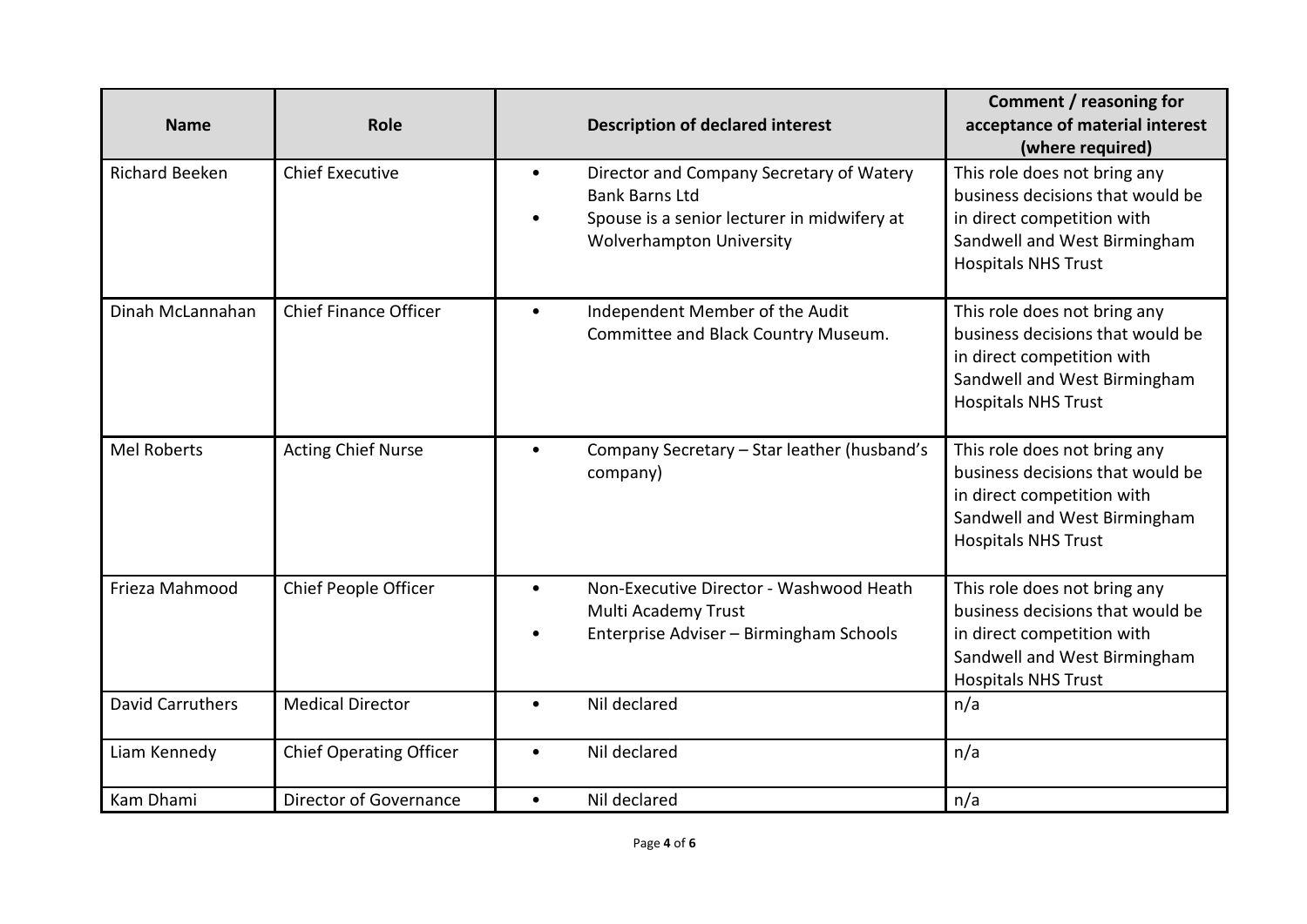| <b>Name</b>          | Role                                       | <b>Description of declared interest</b>                                                                                                                                                                                                                                            | Comment / reasoning for<br>acceptance of material interest<br>(where required)                                                                                                                                                                                        |
|----------------------|--------------------------------------------|------------------------------------------------------------------------------------------------------------------------------------------------------------------------------------------------------------------------------------------------------------------------------------|-----------------------------------------------------------------------------------------------------------------------------------------------------------------------------------------------------------------------------------------------------------------------|
|                      |                                            |                                                                                                                                                                                                                                                                                    |                                                                                                                                                                                                                                                                       |
| Daren Fradgley       | Director of Integration                    | Non Exec Director - Walsall Housing Group<br>$\bullet$<br>Director - Wombourne Management<br>$\bullet$<br>Company<br>Spouse - System Manager - West Midlands<br><b>Ambulance Service NHS Foundation Trust</b><br>Practice Plus Group Employee - NHS 111<br><b>Clinical Advisor</b> | These role does not bring any<br>business decisions that would be<br>in direct competition with<br>Sandwell and West Birmingham<br><b>Hospitals NHS Trust</b>                                                                                                         |
| <b>Ruth Wilkin</b>   | Director of<br>Communications              | Trustee / Board Director, DeafKidz<br>$\bullet$<br>International                                                                                                                                                                                                                   | These role does not bring any<br>business decisions that would be<br>in direct competition with<br>Sandwell and West Birmingham<br><b>Hospitals NHS Trust</b>                                                                                                         |
| <b>Martin Sadler</b> | Chief Information officer                  | I am an IBM champion for 2022 and have<br>$\bullet$<br>attended a conference as a guest speaker<br>where they paid for travel and<br>accommodation.                                                                                                                                | IBM provide our Picture Archiving<br>solution and one of our Artificial<br>Intelligence solutions. My support<br>of IBM is intended to focus their<br>efforts and in ovations preferably<br>on the Trust.<br>There is no personal gain of<br>material interest to me. |
| David Baker          | Director of Partnerships<br>and Innovation | Director and part owner (with my wife) of PB<br>$\bullet$<br>Health Ltd since June 2020                                                                                                                                                                                            | This role does not bring any<br>business decisions that would be<br>in direct competition with<br>Sandwell and West Birmingham<br><b>Hospitals NHS Trust</b>                                                                                                          |
| <b>Rachel Barlow</b> | Director of System                         | Nil declared<br>$\bullet$                                                                                                                                                                                                                                                          | n/a                                                                                                                                                                                                                                                                   |